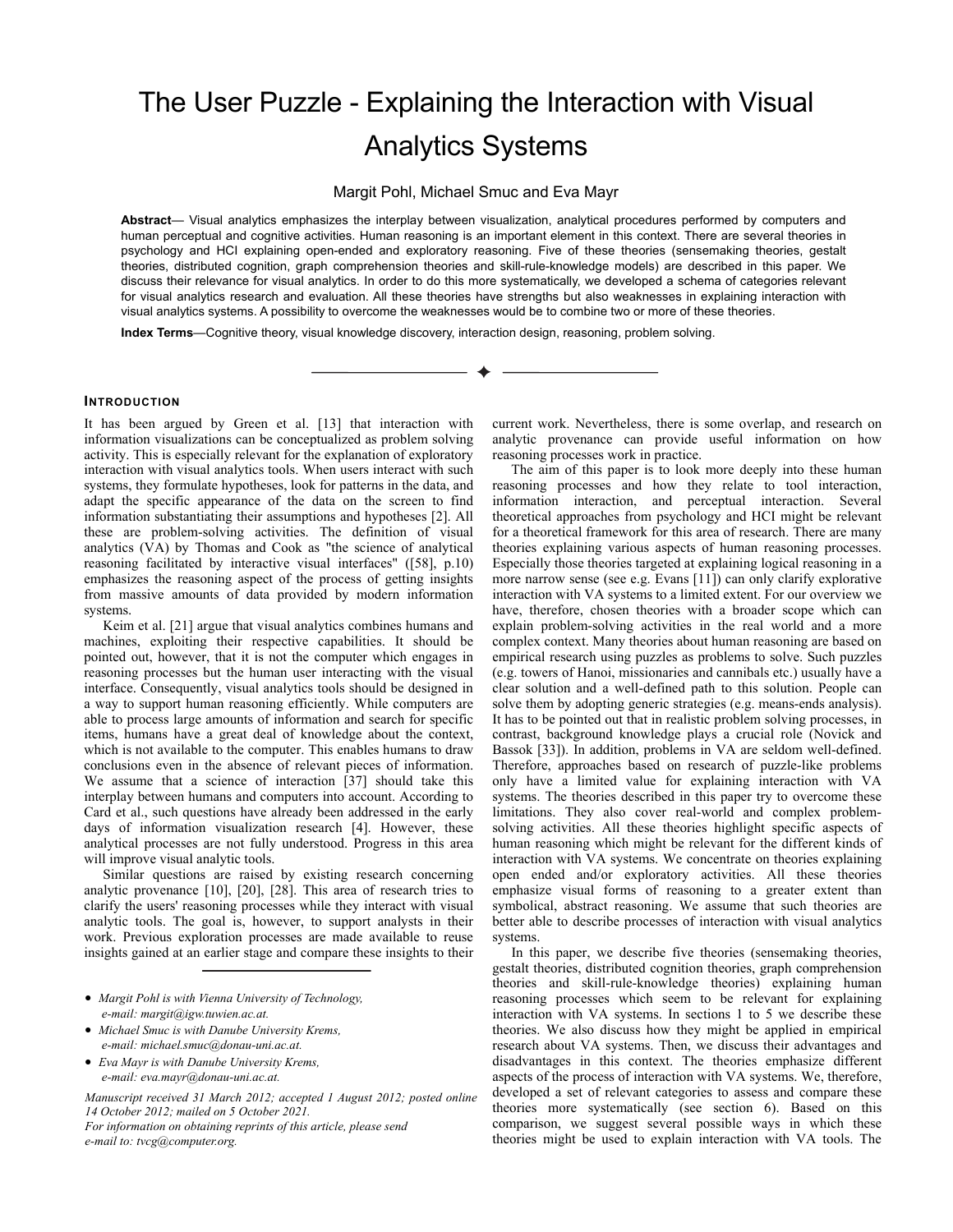comparison highlights which aspects of the exploration process of VA systems (e.g. perception and visualization, interaction strategies, hypothesis formulation, etc.) are reflected in which theory. This overview helps researchers to identify which of the theories might be used as a foundation of their empirical research.

# **1 STARTING POINT: SENSEMAKING**

Russel et al. [47] and others assume that interaction with information visualizations can be described as sensemaking. They argue that there are several stages of sensemaking: acquire information, make sense of it, create something new, and act on it. Making sense of information consists of at least two processes, namely extraction of information and fusion of information from different sources. During sensemaking, representations of the information have to be generated. These representations may be altered by conflicting information. All these processes have to be supported specifically by information visualizations.

## **1.1 Description of the Theory**

There are two different approaches based on the concept of sensemaking which are relevant for VA. One is the sensemaking loop developed by Pirolli and Card [40]. This approach has been influenced by the theory on information foraging (Pirolli, [39]). The other approach was developed by Klein et al. [24][25]. The concept of sensemaking is, therefore, quite complex and allows some interesting insights into exploration processes in VA.

Pirolli and Card [40] developed a very influential model of sensemaking specifically shaped to reflect the work of intelligence analysts. They distinguish between a foraging loop aimed at searching for and filtering information and a sense-making loop which is supposed to interpret the found information and develop a consistent model out of it. Pirolli and Card point out that there are cost structures associated with this model (e.g. the trade off between wide exploration and detailed exploitation of the information). In this context, the process of abduction plays an important role. Abduction is a process which is adopted by humans to find explanations for perceived phenomena. From the observation of the circumstance b they infer that the antecedent a is given [3]. This process is essential for the generation of hypotheses which is central in the interaction with visual analytics tools.

Though Pirolli and Card's sensemaking model [40] did find quite some resonance in the information visualization literature [22], the model does not seem to be suitable to explain user interaction with information visualizations in detail due to (1) a restricted conceptualization of user interaction, (2) open questions how to test the model empirically, and (3) the model's high level focus.

First, the model mainly focuses on information interaction, that is, which information a user extracts, how (s)he enriches it with prior knowledge and which knowledge (s)he exploits. However, in the case of interactive information visualization and visual analytics tools, the user's tool interaction and perceptual interaction (making sense of information without physical interaction with the tool) are additionally relevant, but are not covered in Pirolli and Card's sensemaking model [40]. By using a tool's interactive features a user can actively determine which information is displayed and how. The design of these features is highly relevant for the success of information visualizations and, thus, findings on what drives tool interaction and how it connects to human problem solving. Also, a theoretical model on human reasoning with information visualizations should cover the user's perceptual interaction with the displayed information as well. Which information is perceived is not only controlled by top-down, user-driven processes (like searching for relevant information), but also by bottom-up, visualization-driven processes (like salience or Gestalt laws).

The sensemaking theory relies on a fairly rigid assumption of stages building on one another. In evaluation practice, it is probably very difficult to distinguish between the different initial stages of information foraging and the later stages of sense-making as these

stages are very tightly intertwined. From our evaluation experience in business intelligence, users jump back and forth from raising hypotheses (level 13) to searching for supporting information (level 2) to building new schemata (level 10) or retrieving existing ones from memory. Therefore, it is difficult to distinguish clearly between these stages or to conceptualize them as one building on the one before (see Smuc et al. [57] for examples about the use of prior knowledge during the exploration process). Additionally, it remains unclear which processes are driven by the information provided and which are driven by the user's prior knowledge because from a cognitive perspective processes like 'schematize' or 'build case' have to be classified as top-down, knowledge-driven processes, but were classified as bottom-up processes in Pirolli and Card's model.

Following Green and Fisher, the model only reflects more abstract processes of reasoning [14], but omits highly relevant, more detailed aspects of reasoning (e.g. whether subjects adopt deductive strategies). "For while descriptive models like the sensemaking loop do much to frame the big picture, intuitive interfaces will require a more detailed working-order understanding of what lies inside the frame" ([14], p.43).

Klein et al. [24][25] propose another model of sensemaking. The authors assume that current psychological theories are not comprehensive enough to describe sensemaking in naturalistic settings. Their model is based on the concept of frames (which was inspired by work in Artificial Intelligence). Frames are developed when people want to make sense of the phenomena around them. Frames can either be elaborated or rejected. Elaboration means that additional detail is added to a frame. A frame can be rejected when it is not useful or accurate any more. Elaborating, questioning frames and reframing (substitution of one frame for a better one) are iterative processes which make up sensemaking. Klein et al. [25] argue that this model is able to represent real-world decision making in an appropriate way. Attfield et al. [3] used the approach of Klein et al. [24][25] as a conceptual basis to conduct their empirical research concerning fraud investigation.

# **1.2 Application in Visual Analytics**

Sensemaking is a concept which is fairly influential in VA. It implies an iterative reasoning process which is driven by the continuous formulation of new hypotheses. This conforms to analytical processes undertaken by human users of VA systems. Sensemaking as a concept, therefore, seems to model such behavior quite well. Nevertheless, the model of the sensemaking loop developed by Pirolli and Card [40] has, to the best of our knowledge, not been applied in empirical investigations of reasoning processes in information visualization or VA. This might be due to the fact that this approach is specifically tailored to reflect the work process of intelligence analysts. The sensemaking approach of Klein et al. [24][25] has been used more often (see e.g. Attfield et al. [3]). This approach is more general and applies to any decision making processes of domain experts. It can, therefore, be used more easily to investigate exploration processes with VA.

## 1.2.1 Advantages

The concept of sensemaking seems to be very attractive to model the activities of users of VA systems. The theory can clarify complex problem-solving activities and exploration of data. Sensemaking also implies that different viewpoints of various users are taken into account. The approach of Klein et al. [24][25] also addresses the problem of cooperative sensemaking, that is, how groups of users can achieve a common interpretation of the data.

## 1.2.2 Disadvantages

Sensemaking models usually emphasize the representation and rearrangement of information in the user's mind. They are very well able to model these activities in detail. Other activities which are also highly relevant for the explanation of reasoning processes supported by VA tools are less well described by the theory such as perception and the interaction with VA systems. The sensemaking theory,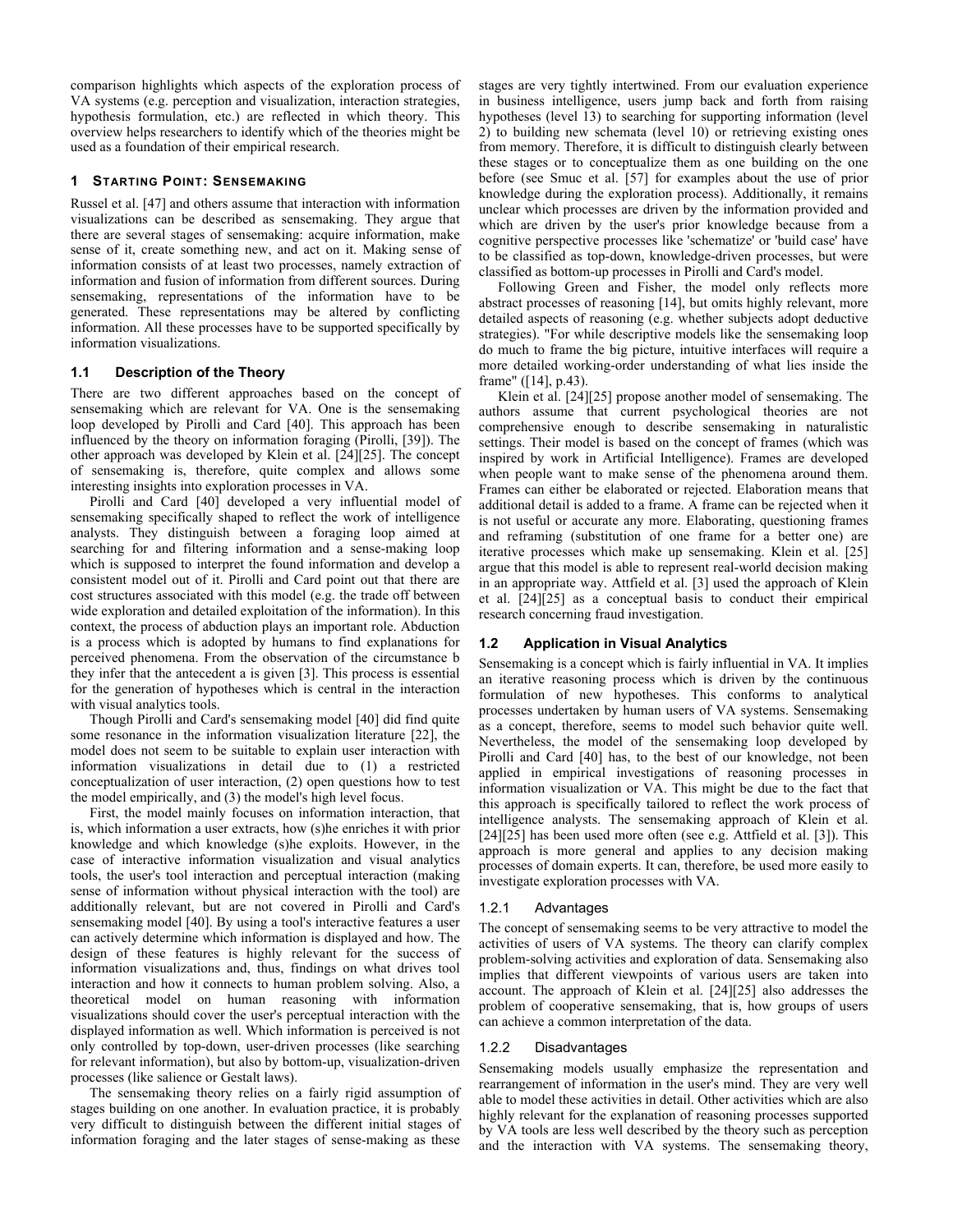therefore, contains no specific component explaining how visualizations should be designed to support human reasoning processes. Guidelines can only be derived from the general considerations of reasoning processes. This can make it difficult to model the specific character of interaction with VA tools.

# **2 GESTALT PSYCHOLOGY AND INSIGHTS**

## **2.1 Description of the Theory**

Modern computers enable users to solve increasingly complex problems. As Mirel [32] pointed out, interfaces of computer programs have to be designed in a way to support such complex tasks. Many real-world problems which are addressed by computer software nowadays are ill-defined in nature. This implies that it is often not clear what exactly the problem is, how a solution might look like, and which methods might be used to reach a goal. There is usually no single right answer to the problem. Often several different ways to reach a solution exist, and users often change strategies and goals while dealing with such problems. Systems which typically support complex problem solving are interactive information visualization tools [32]. According to Andrienko and Andrienko [2] these systems support exploratory behavior of the users.

In this context, the psychology of problem solving distinguishes between routine and non-routine problems. For routine problems, people have preexisting procedures for solving them. Davidson [8] assumes that non-routine problems involve conceptual change and insight. The concept of insight was first discussed by Gestalt psychologists and is defined as a process during which a problem is solved through restructuring [62]. Problem solvers try to redefine the representation of the problem to find a solution. Insights are a result of creative thinking going beyond the given information. Pretz et al. ([43], p.18) describe insight "as a sudden understanding that results when the problem solver realizes how all parts of a problem fit together to form a coherent whole, or Gestalt". Mayer [30] discusses several assumptions of Gestalt psychology about problem solving. One central idea is that insight is a sudden reorganization of visual information. The problem solver looks at the given information in a completely new way. This does not imply, as is often assumed, that Gestalt psychology posits that solutions in problem solving processes occur immediately (the so-called "aha" experience). As suggested by Dominowski and Dallob, restructuring might sometimes take quite a lot of time and might be an iterative process [9].

Gestalt psychology emphasizes the representational aspect of problem solving. When the structure (or Gestalt) of a problem is made clear, a solution can be found fairly easily. Therefore, it is essential for problem solvers to understand the relations existing among the components of an entity [9]. Gestalt psychology has a highly dynamic view of problem solving. Problem representations are modified during the thought processes.

One of the most serious difficulties in problem solving identified by Gestalt psychologists is fixation, that is, the situation when individuals do not perceive the underlying structure of a problem. They are fixated on an inappropriate representation of this structure. To overcome this problem, the representation must be transformed radically. Interactive information visualizations can support this transformation process as they offer the opportunity to show the data in different arrangements on the screen, to filter the data or sometimes even to represent the data in a completely different visual form. If used appropriately, such features can help to overcome fixation.

In problem solving psychology, there is a renewed interest in the concept of insight. According to Novick and Bassok, this is related to a trend toward examining more complex, ill-structured problems [33]. Therefore, Gestalt psychology has gained in importance in problem solving research. It should be pointed out, however, that there is no common definition of insights, and it is still controversial whether gaining an insight is a specific process compared to other problem solving activities or not.

## **2.2 Application in Visual Analytics**

There is some similarity between the insight definition of Gestalt psychology and the insight definition used in information visualization and visual analytics. Saraiya et al. [49] define insight "as an individual observation about the data by the participant, a unit of discovery". In this context, restructuring a problem plays an important role, and users may notice aspects of the presented information which were overlooked before. On the other hand, there are distinct differences between the concept of insight used in Gestalt psychology and visual analytics. Chang et al. [6] point out that in visual analytics insight is seen as a substance or product while cognitive psychology has a more process oriented view. North [34], for example, assumes that insights are complex, deep, qualitative, unexpected, and relevant. This view assumes that insights are the results of a problem solving process. Chang et al. [6] also argue that insight in cognitive psychology is seen as a subconscious process in which no predefined strategies or heuristics are used. Such processes are difficult to analyze. Yi et al. [64] also discuss that there is no common definition of the concept of insight in information visualization and visual analytics. Nevertheless, Lam et al. showed that there is some influential research aimed at the analysis of reasoning processes which yield insights [27]. Insight studies play some role in evaluating visualizations [41].

## 2.2.1 Advantages

Gestalt psychology is an appropriate framework for explaining problem solving in ill-structured domains. It takes into account that problem-solving is often not a straightforward process based on a well-defined strategy. Solutions reflect that the structure of a problem situation emerges as a consequence of creative thought processes. These processes encompass repeated reorganization of information in the human mind. The representations of the problem situation are changed in the course of the individual's examination of the problem situation. The continuous reformulation of representations can neutralize the effect of fixation. All these assumptions from Gestalt psychology describe the process of interacting with VA tools very well. VA systems with various interactive possibilities are especially appropriate to overcome fixation because they are able to represent the problem situation in many different ways.

## 2.2.2 Disadvantages

Basic concepts of Gestalt psychology are not very well defined. Older research from Gestalt psychologists did not follow strict rules of experimentation. Therefore, it is difficult to use Gestalt psychology as a theoretical framework for explaining the interaction with information visualizations. Newer research is oriented towards scientific experimentation, and there is already a significant body of empirical research concerning Gestalt psychology. Still, the concepts are very general and cannot be easily applied to the analysis of interaction with VA tools. In addition, Gestalt psychology is not very much concerned about the different steps or strategies problem solvers might adopt. It tends to conceptualize reasoning processes as intuitive and opaque. This makes it less useful for explaining the interaction with VA systems. Without detailed results concerning the specific interaction of the users with these systems, it is very difficult to conduct research with the goal to improve VA systems.

## **3 DISTRIBUTED COGNITION**

## **3.1 Description of the Theory**

Distributed cognition as a theoretical approach is relevant for visual analytics because it emphasizes the interaction between users and artefacts [17][18][36][48]. In contrast to most psychological theories, in the context of this theory cognitive processes are not only located in the human brain, but are conceptualized as distributed across the situation. Distributed cognition assumes that "knowledge" is distributed among users and artefact and that human knowledge is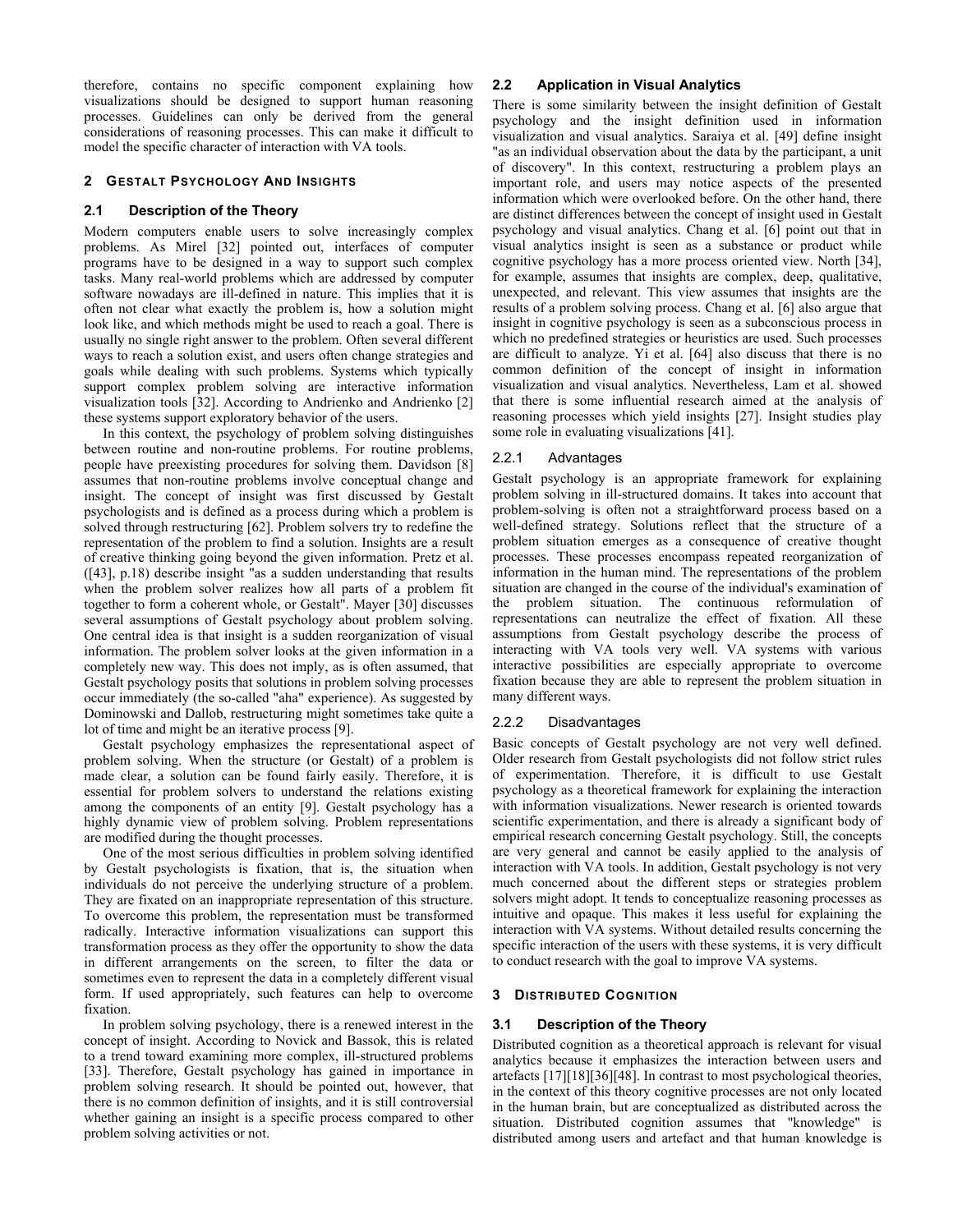embodied in artefacts. Knowledge about measuring temperature, for example, is embodied in a thermometer or knowledge about computing in a computer. In many cases, people who use computer programs were never acquainted with the knowledge embodied in this program. Nevertheless, they are enabled to apply this knowledge in practice because of the availability of this program. In this sense, knowledge is distributed among users and computers. Therefore, O'Malley and Draper state that human users often have no coherent and comprehensive mental models of how things work [35]. Such mental models only emerge in the process of using a technology. Clark stated that artefacts act as scaffold [7]: We delegate knowledge to artefacts and thereby reduce the need to store information in memory and consequently the cognitive workload. Results achieved by using such cognitive tools emerge from the interaction between humans and artefacts and cannot be attributed to human activity alone.

The crucial factor in the relationship between humans and computers is how knowledge is distributed between these two components and how they interact with each other. This issue is especially relevant for visual analytics where a visualization is complemented by a component for analytical reasoning. In visual analytics systems, tasks should be distributed between users and systems according to the specific strengths and weaknesses of those two components. Humans possess the ability to infer information from visualizations very quickly through visual thinking. They are superior to computers in many reasoning tasks, especially when a huge amount of background information is needed [21]. Computers, on the other hand are very good at processing large amounts of information and doing more formal reasoning processes.

Liu et al. [29] point out that distributed cognition could form an appropriate theoretical framework for information visualization. They argue that the form of representation may evoke different solution strategies because of the different affordances of the systems. This phenomenon can be better explained by distributed cognition than by other theoretical approaches. They also posit that a science of interaction is at the core of an approach based on distributed cognition. Interaction mediates between the user and the artefact. These interaction processes are still not very well understood. A possible approach in this context is described in Pohl et al. [42]. We have little systematic knowledge of how people really work with visual analytics systems, and especially of which cognitive processes occur when they do this. We also do not know which cognitive processes are supported by what kind of visualization and analytical support. Therefore, designers of such systems are forced to use intuition to design appropriate systems.

Another aspect emphasized by distributed cognition is the fact that human activities usually not only depend on artefacts but also on other human beings. Cooperation is increasingly seen by Isenberg et al. as a constituting element of visual analytics [19]. Many analytical processes occur in collaboration with others. Again, systems have to be designed appropriately to accommodate such processes.

Methodologically, research within the distributed cognition tradition is ethnographically oriented (e.g., Hutchins [18]). Shneiderman and Plaisant point out that interaction with information visualizations is observed during everyday work and - combined with other research methodologies - provides valuable findings on how to re-design and improve those information visualizations [55].

## **3.2 Application in Visual Analytics**

The fact that insights emerge from the interaction between human and artefact implies that users of VA systems usually do not develop elaborate strategies in their minds before they start working but react interactively to what is represented on the screen (situated cognition). They use the information visualization as a scaffold for the ir problem solving process. How successful the user is depends also on what kinds of interaction (s)he perceives as afforded in the interface.

Scaife and Rogers [50] described this process as external cognition. The question then is how to design systems to support

these interaction processes. A specific challenge in this context is to clarify how the problem representations in the brain look like and whether they conform with, or are supported through the representation on the screen, as described by Mayr et al. [31]. A detailed, stepwise analysis of user interactions and their representations is needed.

# 3.2.1 Advantages

The theory of distributed cognition emphasizes the interaction between human and artefact. This makes it easier to conceptualize specific interaction processes between users and information visualizations. Studies conducted by Saraiya et al. using thinking aloud indicate that insight processes occur in close interaction of humans with machines [49]. The idea that insights emerge while users interact with the system corresponds to the assumption of visual Andrienko and Andrienko that insight generation is an explorative process [2]. Distributed cognition is also an appropriate framework to explain epistemic actions (see Kirsh and Maglio [23]). Epistemic actions are actions which help users to gain information about the problem at hand, in contrast to pragmatic actions which support users to get closer to achieve their goal.

## 3.2.2 Disadvantages

Distributed cognition is a fairly general and abstract theory. Researchers have described cases which demonstrate how distributed cogniton works. Nevertheless, there is no general concept of interaction, and this concept is not very well understood. It is especially challenging to develop systems exploiting the strengths of humans as well as that of visual analytics systems and to enable them to interact smoothly and efficiently. There are no general principles how the interaction between humans and artefacts might be supported by an appropriate design. In addition, distributed cognition does not specifically address issues of visualization. All this makes it difficult to derive concrete guidelines for the design of visual analytics systems from this approach.

## **4 GRAPH COMPREHENSION**

#### **4.1 Description of the Theory**

Graph comprehension theories deal with the "graph readers' abilities to derive meaning from graphs" (Friel et al. [12], p. 132). According to Tversky, graph comprehension is informed by theories of visuospatial reasoning [60]. Visuospatial thinking is a broad and interdisciplinary approach which tries to explain "how people represent and process visual information" (Shah and Miyake [52], p.xi). Such theories can, for example, explain how inferences can be drawn from simple diagrams, and they are typically based on perceptual principles and processes mostly focused on less complex graphs like line plots or bar charts. Past research has led to various cognitive models with distinct components that constitute a graph comprehension framework. Friel et al. [12] reviewed several graph comprehension models and concluded that they consist of three levels and cyclic structures, addressing the questions of how information gets extracted, which relationships in the data can be found and what can be done to make sense out of the data. Friel et al. differentiate between the levels of (1) reading the data (i.e. extracting data, locating), (2) reading between the data (i.e. finding relationships, integrating), and (3) reading beyond the data (i.e. extrapolating from the data and generating hypotheses).

One of these models is Kosslyn's graph comprehension model [26] with syntactic, semantic, and pragmatic levels of processing. Shah and Miyake [52] distinguish between two major classes of graph comprehension models. The first class of models provides comprehensive descriptions of how users interact with graphs. The second class tries to explain how people interpret graphs, but make less detailed predictions about graph comprehension activities. The integrative model developed by Carpenter and Shah [5], which tries to combine both approaches, focuses on pattern encoding, the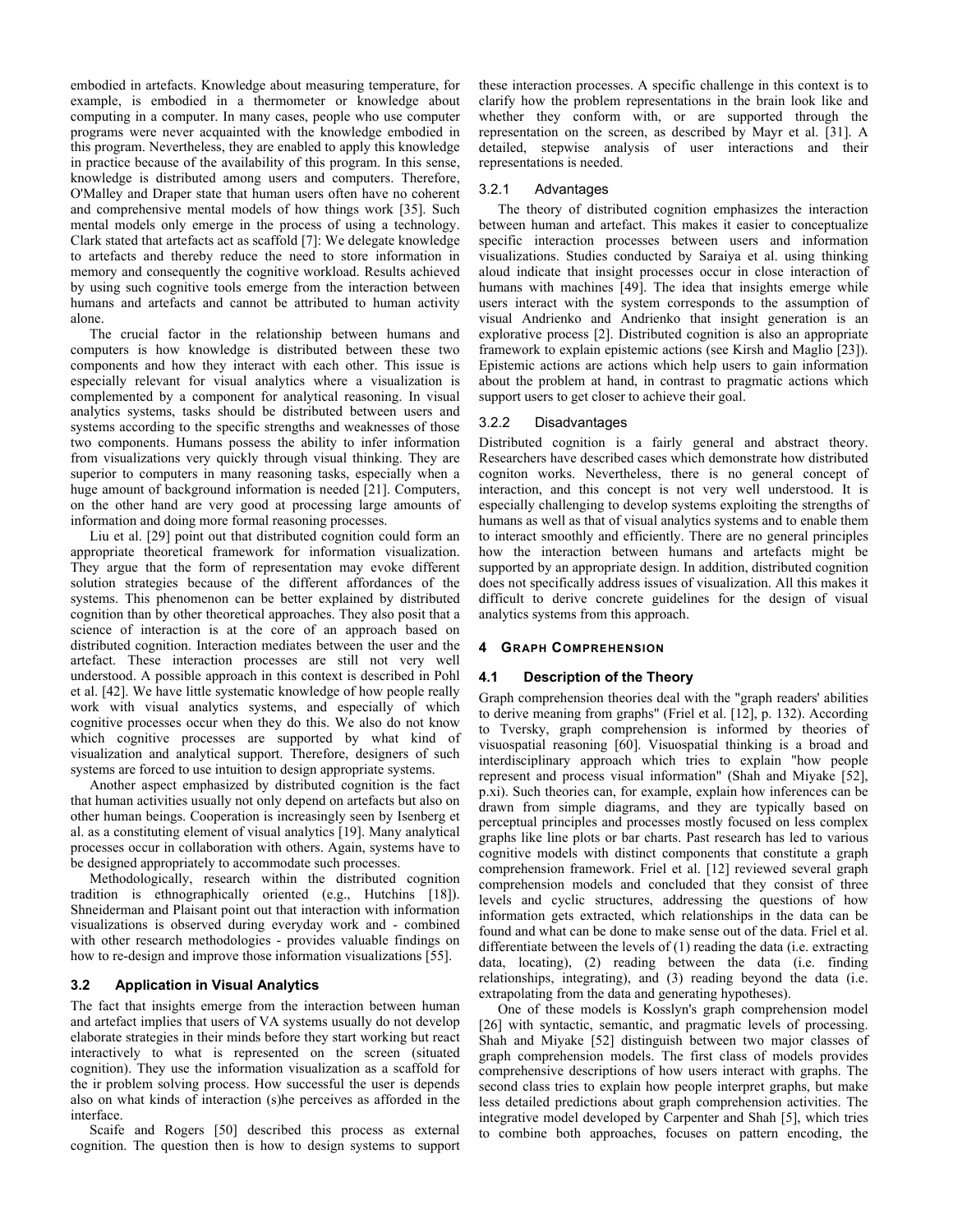translation of the resulting visual chunks and the relation of this information to referents. For the first level of processing, the visual chunking process, graph comprehension theories meet Gestalt theory when dealing with a graph on a very basic level. Following Pinker [38], the principles of proximity, similarity, and good continuity are used to form the first useful entities of information. Shah et al. extended this integrative model by adding graphical skills and content knowledge as influential factors [53]. This has led to the (mental) interactive model where both bottom-up and top-down processes like expectations and prior knowledge interact. In another approach, Trafton and Tricket [59] proposed different components of visual integration which get cognitively integrated in a process of multiple cycles. Later, Ratwani et al. [44] extended their model by elements like spatial transformations and the application of mental models in graph comprehension.

# **4.2 Application in Visual Analytics**

# 4.2.1 Advantages

Graph comprehension theories are a well-tried instrument to reflect the micro-architectures of graphs in a very detailed manner and to get deeper insights about the cognitive structures involved when looking at (simple) charts or graphs like the ones often used with multiple view techniques. Therefore, they offer a rich basket of arguments and starting points on how to design and optimize graphs. Especially cognitive tasks like visual decoding, pattern recognition, the usage of referents, visual memory and spatial reasoning were examined to a huge extent in the last years and the results of this research should not be overlooked when designing visualizations.

In graph comprehension frameworks, a basic "language" of graphs [26] was developed by Kosslyn, allowing the description of transformations of one graph type into another graph type. Although transformations depending on data types and their attributes are sometimes tackled as side aspects by VA task taxonomies (e.g. [54]), using the existing syntax and grammar of graph comprehension theories could be a fruitful starting point for further investigation in VA research.

Another interesting aspect of graph comprehension research is the focus on graph reader characteristics which presumably originates in its educational research tradition, being one of its main research fields. The role of skills, expertise, experience and prior knowledge seems to play a secondary role in VA (for exceptions see [14][65]), since it is mainly focused on domain experts and expert skills have usually been treated without a shadow of doubt.

## 4.2.2 Disadvantages

Graph comprehension theories do not cope with tool interaction or dynamics in visual displays (except animation, see Tversky et al. [61]), visual displays are treated as fixed and completed. As pointed out earlier, graph comprehension theories have their strengths in explaining conventional (bar charts, line charts, pie charts, scatter plots etc.) and simple graph usage. However, in VA we deal with more complex visualizations and systems. Studies on novel visualizations and more complex graphs are often called for, but rarely conducted. One of these rare studies on complex graphs was conducted by Trafton and Trickett [59], who discussed the question whether graph comprehension theories could be easily scaled up from simple to complex graphs. In their view, spatial processing becomes more relevant for more complex data. Shah and Freedman [51] also noted other critical factors when dealing with complex graphs, like the decision making process on what to encode in the vast amount of data and the problem of multiple goals when interpreting graphs.

Another weakness of graph comprehension theories is the lack of integration of problem solving theories for highly abstract levels of processing, when reading beyond the data. This topic is also connected to sensemaking which is, in the view of graph comprehension, very often based on making sense of one visual display instead of the whole exploration process, as in VA sensemaking theories (see section 1).

# **5 SKILL-RULE-KNOWLEDGE MODELS**

## **5.1 Description of the Theory**

These models could provide a possible medium level link between the rather atomistic graph comprehension theories (often near to perception) and more abstract models like Card's sense-making-loop. J. Reason developed a cognitive model of users to analyze their errors in working contexts [45]. The model is based on the research of some prominent theories about cognition, memory and learning which are often used in cognitive task and cognitive work analysis. Although the objective of this model is to generate an error taxonomy with specific, diverging errors, dependent on the cognitive level of processing (GEMS - Generic Error Modeling System), it is also adaptable to and beneficial for interactive explorations with the help of VA tools (see also Smuc [56]).

The core of Reason's model is a cyclic skill-rule-knowledge loop developed by Rasmussen and Goodstein [46], consisting of three hierarchical levels of cognitive processing: on the lowest level of processing, users act based on their learned skills, in a schematic and highly automatic manner. On the rule-based level, users make a diagnosis of the situation and try to minimize the mismatch of the situation and their internal representation by applying heuristics or previously learned rules. If the users do not find a satisfactory solution on this level, they have to switch to the cognitively most demanding level of processing, the knowledge based level. This is the level of classical reasoning and problem solving, i.e. the user applies his/her knowledge and mental models, undertakes abstract analysis or deploys analogies to interact with new situations.

To sum up, this model consists of a three-fold hierarchy of processing levels which allows clear and distinct descriptions of how an operator or user handles known and unknown situations, taking his/her skills, learned rule-sets and his/her prior knowledge into account. As stated earlier, Reason's model gained a lot of empirical evidence for the creation of error taxonomies, especially for supervisory control and maintenance of large, highly complex systems like atomic power plants. But how can these levels get linked to the cognitive processes needed in a visual data exploration process?

# **5.2 Application in Visual Analytics**

 Focusing exclusively on errors to analyze visual data exploration has some drawbacks, since making some errors now and then, condemning and reconsidering hypotheses and occasionally taking the wrong turn are always an essential part of a vibrant visual exploration process - as long as these misapprehensions are managed appropriately and do not bias the final results. Although an analysis of errors based on differentiated error-categories can offer a lot of insights into the strengths and weaknesses of a VA tool, it makes more sense to place some emphasis on success parameters (like insights into the data) in combination with explorers' failures during the exploration process. This shift of perspective does not harm the model's integrity when it is deployed for VA, since success parameters simply represent the other side of the same coin.

If we separate the two main aspects of VA tools, namely the visualization and the interaction part, we can find many similarities regarding the hierarchy of processing levels and some three-fold graph comprehension theories (see section 4) as well as tool interaction theories (see table 1).

Let us imagine a professional visualization explorer who is so skilled in graph perception and tool handling that many operations are usually automatic. In case of problems s/he knows the grammar of graphs and has a repertoire of helpful cognitive interaction scripts.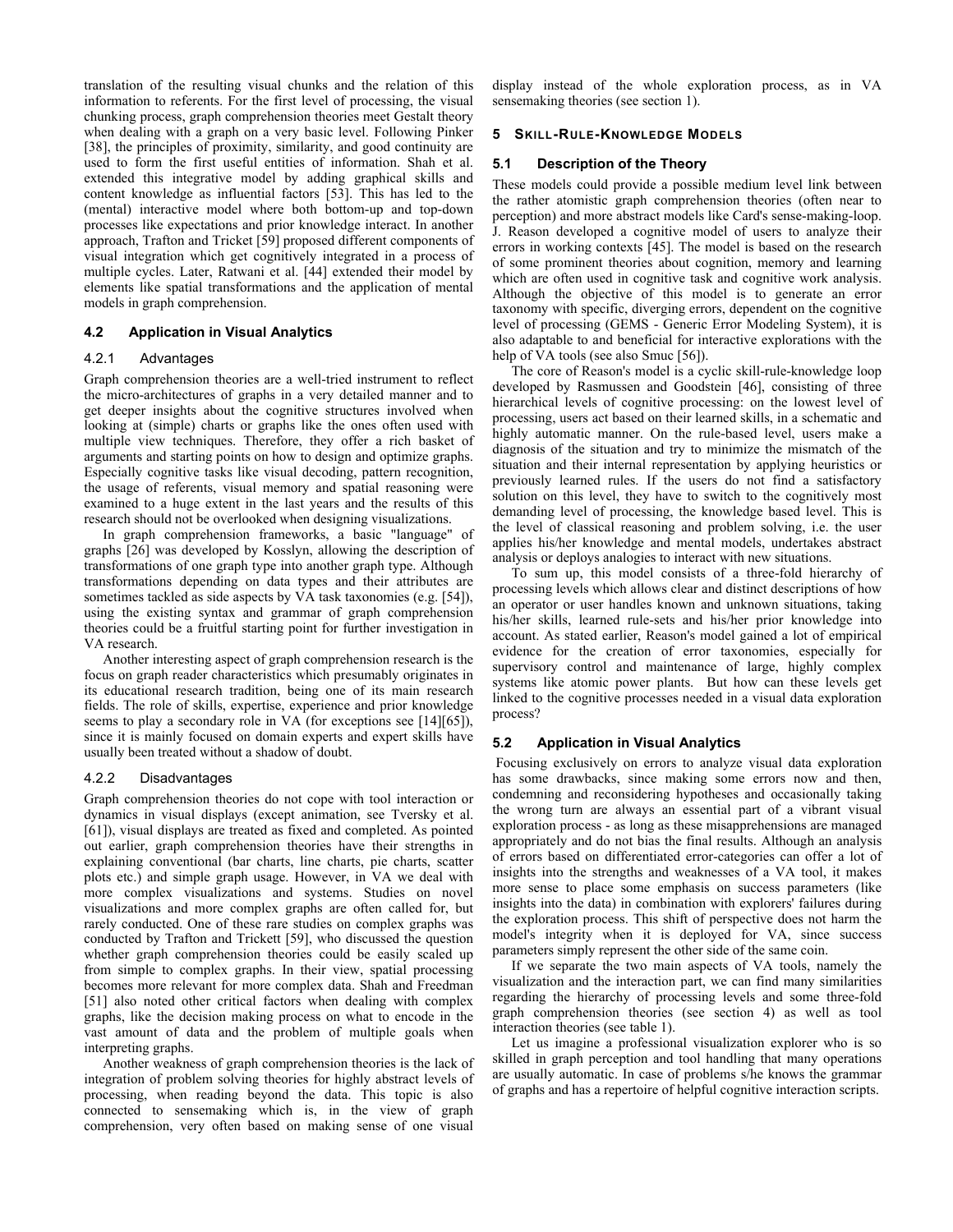|  | Table 1. Possible links of Reason's model to graph |  |
|--|----------------------------------------------------|--|
|  | comprehension, interaction and cognitive factors   |  |

|           | visualization                                                             | $\frac{1}{2}$<br>handling                                        | memory /<br>response time      |
|-----------|---------------------------------------------------------------------------|------------------------------------------------------------------|--------------------------------|
| skills    | syntax of graph<br>perception                                             | handling $/$<br>automatic                                        | short-term<br>memory /<br>fast |
| rules     | how to read the<br>properties                                             | diagnosis /<br>easy scripts                                      | working<br>memory/<br>medium   |
| knowledge | semantic content<br>(domain)<br>knowledge,<br>(visual) problem<br>solving | novel ways of tool<br>exploration /<br>(tool) problem<br>solving | long term<br>memory /<br>slow  |

 If all that fails s/he has to apply her/his semantic domain knowledge to make sense of the data or s/he has to find novel ways of tool exploration to get more out of the tool. In contrast to a novice in visual exploration, a professional will rarely have to move to the very demanding knowledge based processing level for simple, basic tasks.

## 5.2.1 Advantages

One of the advantages of this theory is that learning and users' efforts in understanding data become better traceable. The model can be seen as an instrument for differential diagnosis: users' skills, rule-sets and knowledge base are an integrative part of explorers' operations and become separable, since the hierarchy of levels allows analysis based on cognitive processes. The results of such a diagnosis can be integrated in design concepts about better visual analytics tools, for example by making some room for problem solving by shifting tasks from the knowledge level to the skill level, e.g. by finding another representation of the data which can more easily activate users' schemata.

# 5.2.2 Disadvantages

Since this model is designed for monitoring tasks and has not been applied to VA until now, the obstacles to adapt this model for a creative, open, and dynamic exploration process remain unknown.

From a methodological point of view, the operationalization and measurement of success parameters could be problematic. While rule- and knowledge based processing is inspectable through timelogs and verbal protocols to some extent, skill based processing may be only partly covered as spontaneous associations. Thus, analysis on the skill based level has to be supported by eyetracking studies and has to be reviewed by intricate experimental perception studies. Especially the integration of findings from graph comprehension studies should be taken into consideration.

# **6 DISCUSSION**

An overall assessment of the different theories described in this paper is a challenging task. In order to make such an assessment more systematic, we developed a set of relevant categories. These categories reflect, on the one hand, requirements of visual analytics systems and, on the other hand, specific characteristics of human information processing. We want to discuss whether the five different theories enable researchers to model processes like sensemaking, insight generation, hypothesis testing, interpretation, collaboration or other processes which have been identified by researchers in the area as important for interacting with visual

analytics systems. On the other hand, the theories reflect the information processing model developed in cognitive psychology (see Anderson [1]) in various degrees. This process incorporates activities as, for example, perception (preattentive processing as described by Healy at al. [15], visual pattern detection), understanding (especially of the chosen mapping for the visualization), problem solving and decision making; these activities are also part of the categories used for the assessment of the five theories. The category "interaction strategies" addresses the question whether a theory is able to model specified interaction processes of the users in the sense of a theory of interaction [63]. Operationalizability reflects whether it is easy to test a theory empirically. "Errors" signify the extent to which a theory explains user errors in a more sophisticated manner.

The results of the categorization process are shown in figure 1. Intensity of the colors denotes to which extent a theory addresses a certain category.

What can be seen is that the sensemaking approach is the most focused one of the five theories. It has a strong emphasis on interpretation, hypothesis testing and sensemaking, but it does not cover perceptual aspects of using visual analytics tools. In contrast, distributed cognition, graph comprehension and skill-rule-knowledge cover most of the categories we used. Gestalt psychology, graph comprehension and skill-rule-knowledge all reflect perception processes to a high degree. Graph comprehension has a distinctive focus on the perception processes and does not account for problem solving or reasoning processes to a large degree. Distributed cognition is good at modelling exploration and problem solving. It is the only theory which allows to incorporate the users' interaction strategies and collaborative processes. Here, a distinctive difference to the other categories can be seen. Skill-rule-knowledge covers many aspects of the categorization scheme quite evenly, but shows disadvantages in its operationalizability and does not cover interaction strategies. Further, it has not been used for interactive visualizations until now. It has a strong emphasis on the treatment of errors, a topic which is often ignored in other theories.

It is our belief that, in addition to the description of the five different theories, the categorization scheme can show some strengths and weaknesses of the different theories in a more systematic way. The theories clearly have different focal points but also overlapping areas. Problem-solving and hypothesis generation/testing are covered quite well in all theories. On the other hand, we would like to point out that insight generation, a concept discussed to a great extent in information visualization and visual analytics, is not emphasized in most theories. A categorization scheme as the one in figure 1 makes it easier to detect such features of theories and might be of some practical interest when used as an aid to decide on analysis focus and analysis direction for the evaluation of visual analystics methods.

# **6.1 Future Research Agenda**

In summary, the five theories described in this paper show that although a lot of research has been done in recent years, a comprehensive theory for human information processing in visual analytics is still missing. If we take figure 1 as starting point, three different paths to deal with this information deficit might be worth a second look:

# 6.1.1 Path 1 - "Merge theories to a coherent theoretical framework"

But which theories could or should be merged? For example, interaction theories, decision making processes and collaboration issues are only tackled in distributed cognition theories to a adequate extent. Depending on the research focus, either graph comprehensions theories, to add lower level processing, or sense making theories, to add higher level processing, could be interesting candidates for a merger with distributed cognition.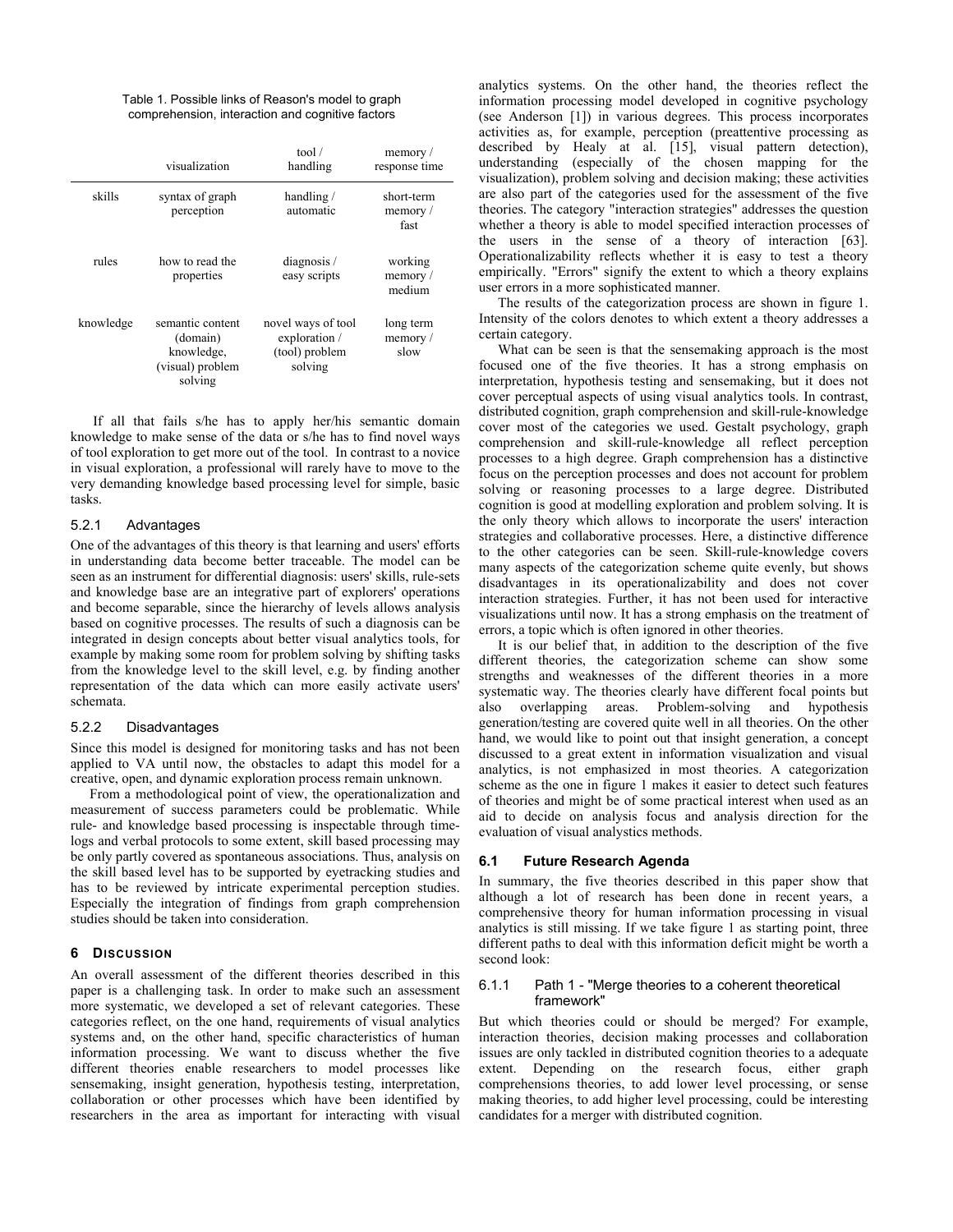

Fig. 1. Characterization of theories based on relevant categories for VA.

However, it has to be considered that some of the theories are not suitable for merging, for example the sensemaking theory according to Pirolli and Card [40], which makes fairly specific assumptions about the reasoning process, which are to some extent not consistent with other approaches.

# 6.1.2 Path 2 - "Extend or transfer theories"

The white spaces in existing theories could be filled by merging parts of the five discussed theories, but also by including or transferring other concepts (e.g. interaction concepts) from other research areas. For example, graph comprehension theories could be better applied to VA if decision making could be covered more systematically, since there is a vast amount of decision making theories in cognitive psychology. Regarding interaction, also Shneiderman's Visual Information-Seeking Mantra [54] or similar models of interaction might be candidates to extend one of the theories described above.

# 6.1.3 Path 3 - "Create novel theories"

Another possible path aside from merging and patching might be the creation of a novel theory from scratch. Taking into consideration that the creation of a new theory leads to considerable expenditures not only in the theoretical development alone, but also in providing empirical evidence for the theory, this path might be the most risky and time-consuming. However, the categorization scheme provided

above (see figure 1) might be supportive of setting the main components and priorities for the creation of a new theory.

As a final remark, VA is sometimes seen as a "science for practitioners" by emphasizing the applicatory nature of this research field. This raises the question whether theories are needed in VA at all and what would be the benefits of more comprehensive theories. In our view, theories provide an explanation of the core part of VA, the understanding of analytical processes in the human mind. Without theories, designing and evaluating VA methods would be like fishing in muddy water. Theories allow to explicate users' behavior systematically, thus they can be used to make predictions, combine singular research results and enable the deduction of guidelines. Theories can put order into the "user puzzle". But current theories about analytical processes in VA are sorely lacking in comprehensiveness and completeness - and who wants to solve a puzzle with important pieces missing?

# **ACKNOWLEDGMENTS**

This work is conducted in the context of the CVAST - Centre of Visual Analytics Science and Technology project. It is funded by the Austrian Federal Ministry of Economy, Family and Youth in the exceptional Laura Bassi Centres of Excellence initiative and also within the DisCo research project, supported by the program "FIT-IT Visual Computing" of the Federal Ministry of Transport, Innovation and Technology, Austria (Project number: 813388).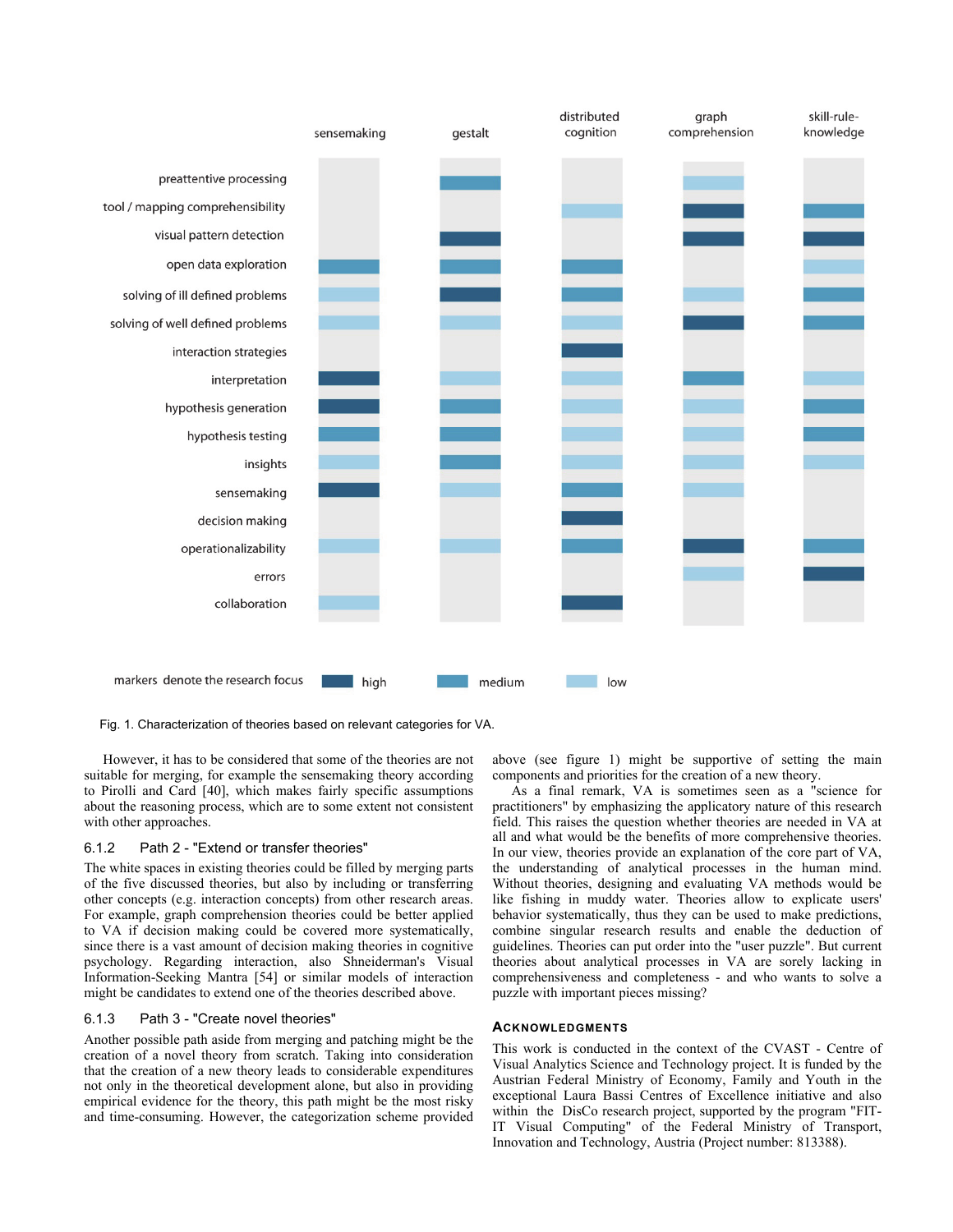## **REFERENCES**

- [1] J. Anderson. *Kognitive Psychologie*. Spektrum Akademischer Verlag: Heidelberg, 3rd edition, 2001.
- [2] N. Andrienko and G. Andrienko. *Exploratory Analysis of Spatial and Temporal Data: A Systematic Approach*. Springer-Verlag New York, 2005.
- [3] S.J. Attfield, S.K. Hara, B.L.W. Wong. Sensemaking in Visual Analytics: Processes and Challenges. In: J. Kohlhammer, D. Keim (eds.) *International Symposium on Visual Analytics Science and Technology,* 2010.
- [4] S.K. Card, J.D. Mackinlay, B. Shneiderman. Information visualization: Using vision to think. Morgan-Kaufmann: San Diego, London, San Francisco, 1999.
- [5] P.A. Carpenter, P. Shah. A Model of the Perceptual and Conceptual Processes in Graph Comprehension. *J. Exp. Psychol-Appl.* 4, pp. 75- 100, 1998.
- [6] R. Chang, C. Ziemkiewicz, T.M. Green, W. Ribarsky. Defining insight for visual analytics*. IEEE Comput. Graph. Appl.*, vol. 29, no. 2, pp. 14- 17, 2009.
- [7] A. Clark. *Being There. Putting Brain, Body, and World Together Again*. The MIT Press, 1997.
- [8] J. E. Davidson. Insights about Insightful Problem Solving. In: J.E. Davidson, R.J. Sternberg (eds.). *The Psychology of Problem Solving.* Cambridge University Press: Cambridge, pp. 149-175, 2003
- [9] R.L. Dominowski, P. Dallob. Insights and Problem Solving. In: R.J. Sternberg, J.E. Davidson (eds.) *The Nature of Insight.* The MIT Press, pp. 33-62, 1995.
- [10] W. Dou, D.H. Jeong, F. Stukes, W. Ribarsky, H. R. Lipford, R. Chang. Recovering Reasoning Processes from User Interactions. *IEEE Comput. Graph. Appl.*, vol. 29, no. 3, 2009, pp. 52-61, 2009.
- [11] J.St.B.T. Evans. Deductive Reasoning. In: K.J. Holyoak, R.G. Morrison (eds.) *The Cambridge Handbook of Thinking and Reasoning.* Cambridge University Press: Cambridge, pp. 169-184, 2005.
- [12] [12] S.N. Friel, F.R. Curcio, and G.W. Bright. Making sense of graphs: Critical factors influencing comprehension and instructional implications. *Journal for Research in Mathematics Education*, 32, pp. 124-158, 2001.
- [13] T. Green, W. Ribarsky and B. Fisher. Visual analytics for complex concepts using a human cognition model. In: D. Ebert and T. Ertl (eds.) *IEEE Visual Analytics Science and Technology: VAST '08;* 21-23 October. Columbus, OH, Los Alamitos, CA: IEEE Computer Society Press, pp. 91-98, 2008.
- [14] T.M. Green, B. Fisher, B. The Personal Equation of Complex Individual Cognition during Visual Interface Interaction. In: A. Ebert, A. Dix, N.D. Gershon, M. Pohl (eds.) *Human Aspects of Visualization: Second IFIP WG 13.7 Workshop on Human-Computer Interaction and Visualization (HCIV/INTERACT) 2009*, Springer: Berlin, Heidelberg, New York, pp. 38-57, 2011.
- [15] C.G. Healey, K.S. Booth, J.T. Enns, J.T. (1996). High-speed visual estimation using preattentive processing. *ACM Trans Comput Hum Interact. (TOCHI),* 3(2), pp. 107-135, 1996.
- [16] E. Hetzler, A. Turner. Analysis experiences using information visualization. *IEEE Comput. Graph. Appl.,* vol. 24, no. 5, pp. 22-26, 2004.
- [17] J. Hollan, E. Hutchins, D. Kirsh. Distributed cognition: Toward a new foundation for Human-Computer Interaction Research. *ACM Trans Comput Hum Interact.*, vol. 7, no. 2, pp. 174-196, 2000.
- [18] E. Hutchins. *Cognition in the wild*. MIT Press, 1995.
- [19] P. Isenberg, D. Fisher, S.A. Paul, M. Ringel Morris, K. Inkpen, M. Czerwinski. Co-Located Collaborative Visual Analytics around a Tabletop Display. *IEEE Trans. Vis. Comput. Graphics,* vol. 18, no. 5, pp. 689-702, 2012.
- [20] T.J. Jankun-Kelly, R. Chang. Process + Interaction + Insight: The Need for Analytic Provenance. In: *Proceedings of the VAST 2011*.
- [21] D. Keim, P. Bak, E. Bertini. Advanced Visual Analytics Interfaces. In: *Proceedings of the AVI '10 conference*, pp. 3-10, 2010.
- [22] D. Keim, G. Andrienko, J.-D. Fekete, C. Görg, J. Kohlhammer, and G. Melançon. Visual analytics: Definition, process, and challenges. *Information Visualization*, pp. 154-175, 2008.
- [23] D. Kirsh, P. Maglio, P. On distinguishing epistemic from pragmatic action. *Cognitive science*, vol. 18, no. 4, pp. 513-549, 1994.
- [24] G. Klein, B. Moon, R.R. Hoffman. Making sense of sensemaking 2: A macrocognitive model. *IEEE Intell. Syst.,* vol. 21, no. 5, pp. 88-92, 2006b.
- [25] G. Klein, B. Moon, R.R. Hoffman. Making sense of sensemaking 1: Alternative perspectives. *IEEE Intell. Syst.,* vol. 21, no. 4, pp. 70-73, 2006a.
- [26] S. Kosslyn. Understanding Charts and Graphs. *Appl. Cogn. Psychol.* 3, pp. 185-225, 1989.
- [27] H. Lam, E. Bertini, P. Isenberg, C. Plaisant, S. Carpendale. Empirical Studies in Information Visualization: Seven Scenarios. *IEEE Trans. Vis. Comput. Graphics* 99, pp- 1520-1536, 2011.
- [28] H. R. Lipford, F. Stukes, W. Dou, M. E. Hawkins, R. Chang. Helping Users Recall Their Reasoning Process. In: *Proceedings of the VAST 2010*, pp. 187-194, 2010.
- [29] Z. Liu, N.J. Nersessian, J. Stasko. Distributed Cognition as a Theoretical Framework for Information Visualization. *IEEE Trans. Vis. Comput. Graphics*, vol. 14, no. 6, pp. 1173-1180, 2008.
- [30] R. Mayer. The search for insight: Grappling with gestalt psychology's unanswered questions. In: R.J. Sternberg, J.E. Davidson (eds.) *The Nature of Insight*. The MIT Press, pp. 3-32, 1995.
- [31] E. Mayr, M. Smuc, H. Risku. Many Roads Lead to Rome. Mapping Users' Problem Solving Strategies. *Information Visualization*, vol. 10 no. 3, pp. 232-247, 2011.
- [32] B. Mirel. *Interaction Design for Complex Problem Solving.* Elsevier, Morgan Kaufmann: Amsterdam, Boston, Heidelberg, 2004.
- [33] L. R. Novick, M. Bassok. Problem Solving. In: K.J. Holyoak, R.G Morrison (eds.) *The Cambridge Handbook of Thinking and Reasoning*. Cambridge University Press: Cambridge, pp. 321-349, 2005.
- [34] C. North. Toward measuring visualization insight. *IEEE Comput*. *Graph. Appl.*, 26(3), pp. 6-9, 2006.
- [35] C. O'Malley, S. Draper. Representation and Interaction: Are Mental Models all in the Mind. In: Y. Rogers, A. Rutherford, P.A. Bibby (eds.) *Models in the Mind: Theory Perspective and Application*, Academic Press: London, San Diego, pp. 73-91, 1992.
- [36] M. Perry. Distributed Cognition. In: J.M. Carroll (ed.) *HCI Models, Theories and Frameworks.* Morgan Kaufmann Publishers: San Francisco, pp. 193-223, 2003.
- [37] W.A. Pike, J. Stasko, R. Chang, T.A. O'Connell. The science of interaction. *Information Visulization*, vol. 8, no. 4, pp. 263-274, 2009.
- [38] S. Pinker. A theory of graph comprehension. In R. Freedle (ed.). *Artificial Intelligence and the Future of Testing*, Lawrence Erlbaum Associates, Hillsdale, NJ, pp. 73-126, 1990.
- [39] P. Pirolli. Exploring and Finding Information. In: J.M. Carroll (ed.) *HCI - Models, Theories, and Frameworks.* Morgan Kaufmann Publishers: San Francisco, pp. 157-191, 2003.
- [40] P. Pirolli, S. Card. The Sensemaking Process and Leverage Points for Analyst Technology as Identified Through Cognitive Task Analysis. In: *Proceedings of International Conference on Intelligence Analysis*, pp. 2-4, 2005.
- [41] C. Plaisant, J.-D. Fekete, G. Grinstein. Promoting Insight-Based Evaluation of Visualizations: From Contest to Benchmark Repository. *IEEE Trans. Vis. Comput. Graphics*, vol. 14, no. 1, pp. 120-134, 2008.
- [42] M. Pohl, S. Wiltner, S. Miksch, W. Aigner, A. Rind. Analysing Interactivity in Information Visualisation. *KI - Künstliche Intelligenz*, vol. 26, no.2, pp. 151-159, 2012.
- [43] J.E. Pretz, J. Naples, R.J. Sternberg. Recognizing, Defining, and Representing Problems. In: J.E. Davidson, R.J. Sternberg (eds.) *The Psychology of Problem Solving.* Cambridge University Press: Cambridge, pp. 3-30, 2003.
- [44] R.M. Ratwani, J.G. Trafton and D.A. Boehm-Davis. From Specific Information Extraction to Inferences: A Hierarchical Framework of Graph Comprehension. *Human Factors and Ergonomics Society Annual Meeting Proceedings* (48), pp. 1808-1812, 2004.